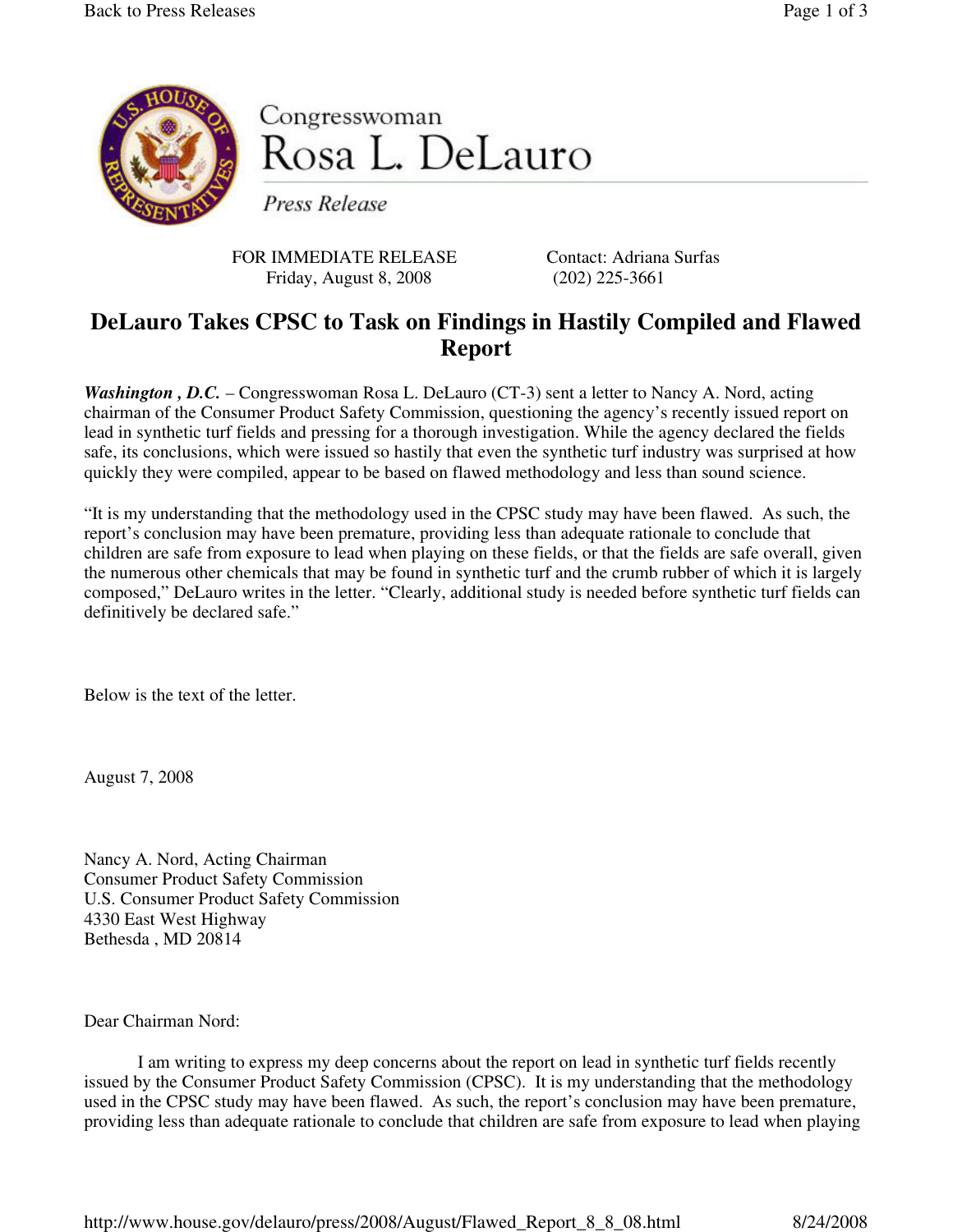on these fields, or that the fields are safe overall, given the numerous other chemicals that may be found in synthetic turf and the crumb rubber of which it is largely composed.

The CPSC report itself notes that "this assessment is subject to a number of limitations." Indeed, I am concerned about the following apparent flaws in the study and unresolved issues regarding the health and safety effects of synthetic turf fields:

- All ten of the samples of green synthetic grass that were tested (Table 1, Appendix A) appear to have been taken from four fields manufactured by the same firm (Firm 1). Only the yellow stripes from two other firms (Firms 2 and 3) were tested. There are approximately 3500 synthetic fields currently in use nationally, and 800 additional fields installed each year at high schools, universities, stadiums, and public parks. Even if the other nine non-tested samples are taken into account, it seems questionable for the CPSC to characterize to the American people that *all* synthetic turf fields in the country are safe.
- Upon close examination, Table 1 in Appendix A contains gaps and unexplained variability in the data presented. For example, for the third entry for "Firm 1, Green; new, 2008" there are no data entered for subsample 3 under the heading "Lead content  $(\%)$ ." Also in Table 1, there appears to be far more variation for the "Wipe Sampling Result (microgram)" than in the "Lead content  $(\%)$ ". Are there scientific justifications for these data gaps and variability?
- The CPSC study was titled 'CPSC Staff Analysis and Assessment of Synthetic Turf "Grass Blades"'. However, another key concern regarding the safety of synthetic turf is the recycled tire rubber ("crumb rubber") used in the fields. It is my understanding that a number of chemicals in addition to lead have been found in the crumb rubber, including benzothiazole (a skin and eye irritant), butylated hydroxyanisole (a carcinogen), n-hexadecane (a severe irritant), 4-(t-octyl) phenol (an irritant), phthalates (endocrine and reproductive toxicant, suspected developmental toxicant), and other chemicals.
- The CPSC press release acknowledged that "staff recognizes that some conditions such as age, weathering, exposure to sunlight, and wear and tear might change the amount of lead that could be released from the turf. As turf is used during athletics or play and exposed over time to sunlight, heat and other weather conditions, the surface of the turf may start to become worn and small particles of the lead-containing synthetic grass fibers might be released." According to the report, the oldest field tested (installed in 1999) was associated with the highest estimated daily ingestion of lead. It is important to determine whether this result is due to aging of the field, differences in the way turf fields were manufactured between the older and newer samples, or other reasons.
- The potential health effects of the chemicals in synthetic turf must also be weighed along with other potential health risks, such as the risk of an overheated playing field and increased risk of methicillinresistant Staphylococcus aureus (MRSA) infections.